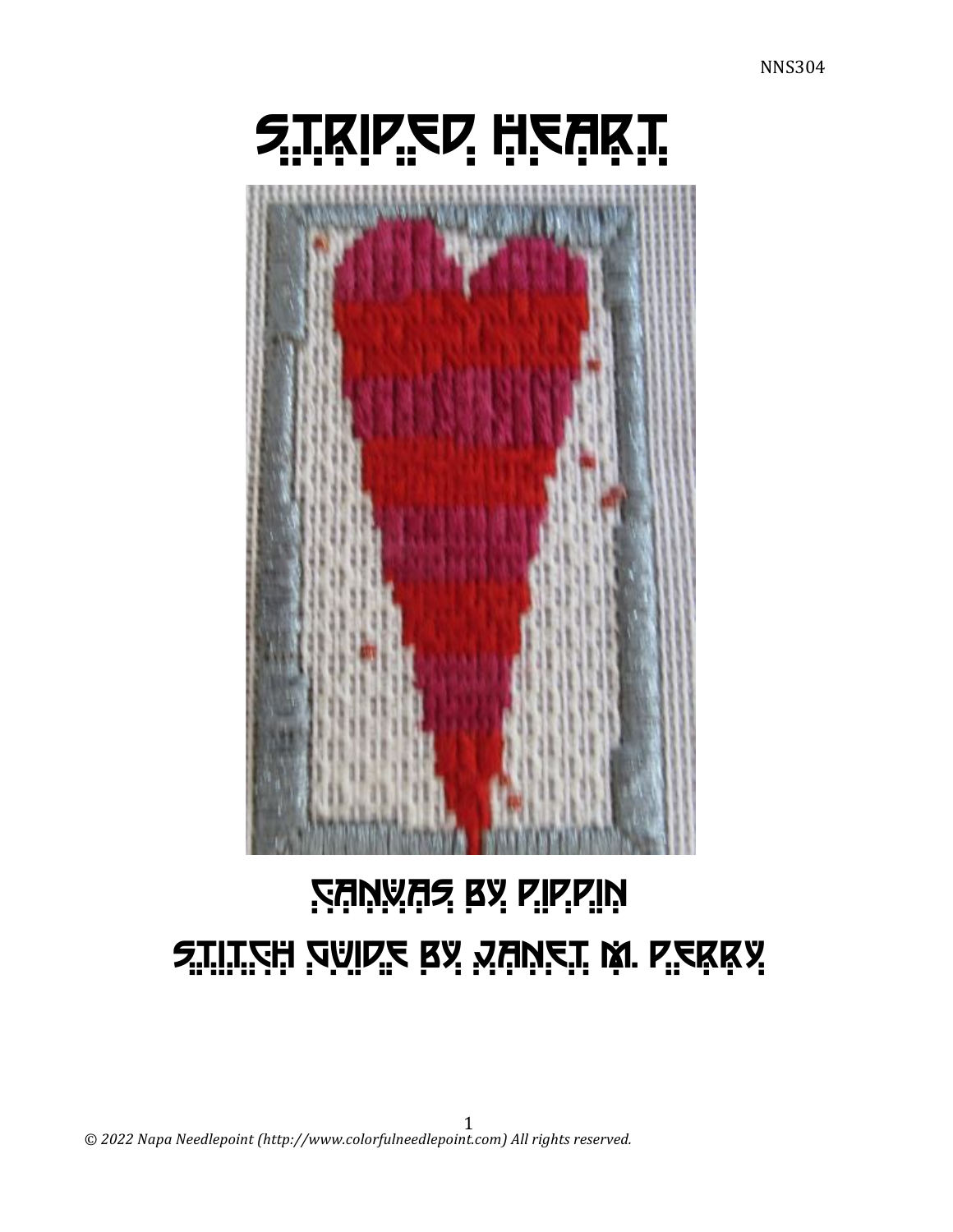#### **MATERIALS**

Pippin canvas P-CL-Y-002 (heart) 1 skein Planet Earth 6-strand 1013 Blaze (red-orange) 1 skein Dinky Dyes silk 58 Kayla's Rose (red-violet) 1 spool Kreinik Tapestry (#12) metallic 5805 (red-orange) 1 card Rainbow Linen R403 (white) 1 card Neon Rays + NP146 (grey) 1 skein Vineyard Silk C-106 Steel Grey (grey) or grey round thread from your stash

This piece is stitched from bottom to top. It is a sampler of Cashmere Stitches. Many of the stitch diagams are in two colors or two line weights to make them easier to see.

# $5.7$ <u>K</u>IP<sub>:</sub>S 1

Stitch the stripe in **Alternating Cashmere**, below, using a full strand of red-orange (1013) silk.



# **STRIPS 2**

Stitch the stripe in **Philadephia Brick**, below, using a full strand of red-violet (58) silk.

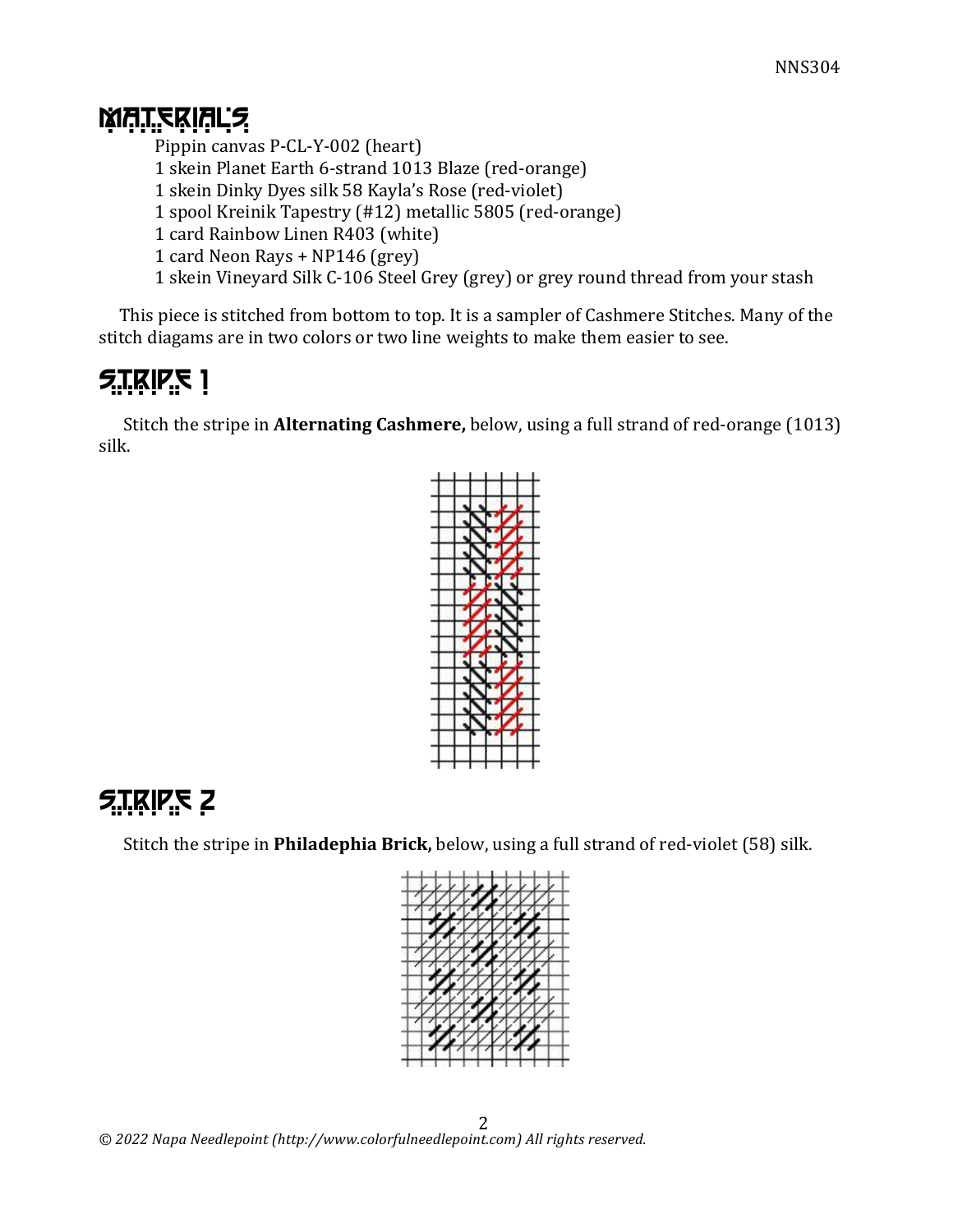#### $5.75$   $RIP<sub>2</sub>5$

Stitch the stripe in Patio Cashmere, below, using a full strand of red-orange (1013) silk.



## $5.1$ KIPS 4

Stitch the stripe in Barleybird, below, using a full strand of red-violet (58) silk.



## $5.75975$

Stitch the stripe in *Cranford*, below, using a full strand of red-orange (1013) silk.

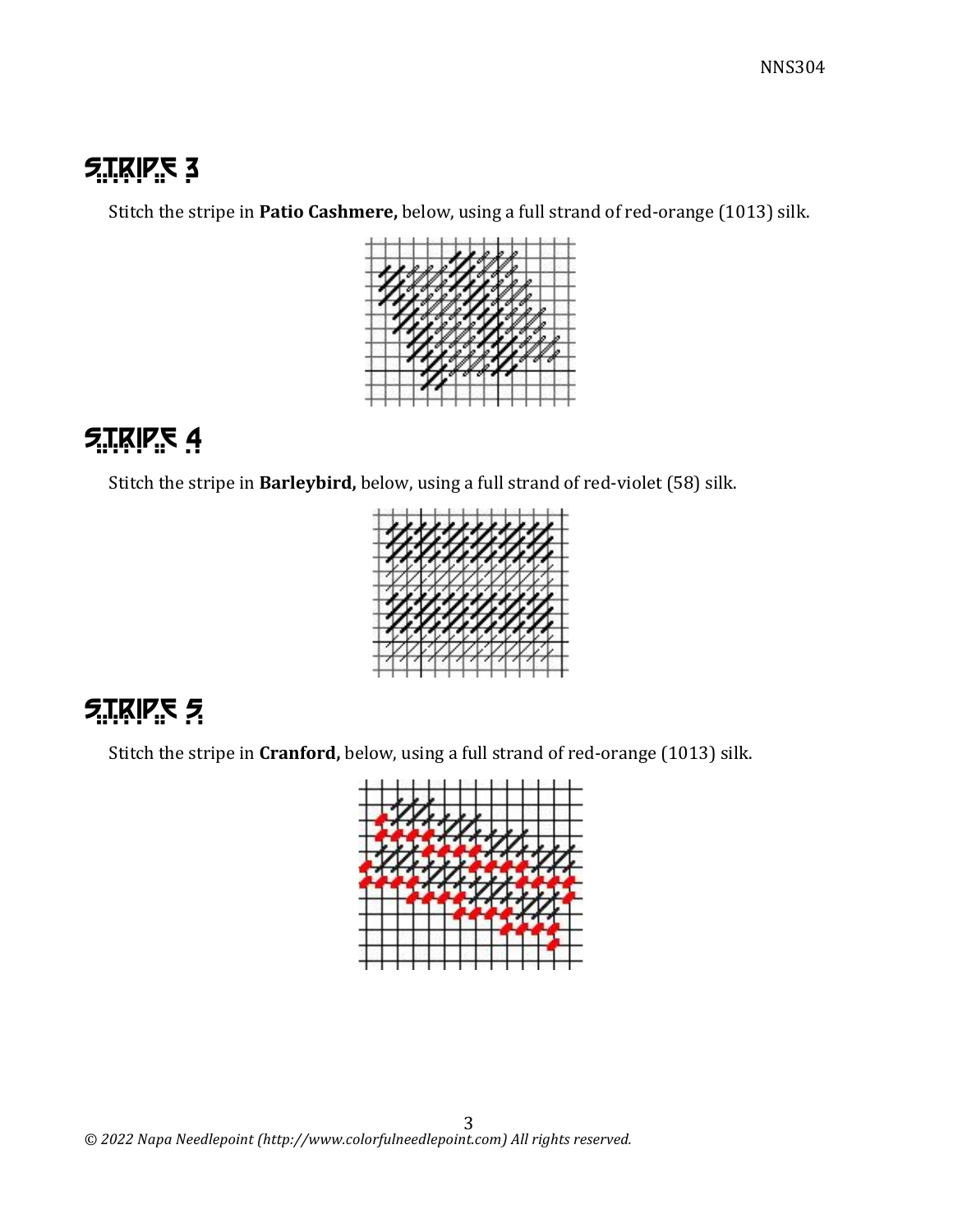## **F.I.KIP.E** 5

Stitch the stripe in **Diaper**, below, using a full strand of red-violet (58) silk.



# $5.7$ **KIPS** 7

Stitch the stripe in Annapolis Brick, below, using a full strand of red-orange (1013) silk.



# **STRIPE &**

Stitch the stripe in Vertical Flemish Bond, below, using a full strand of red-violet (58) silk.

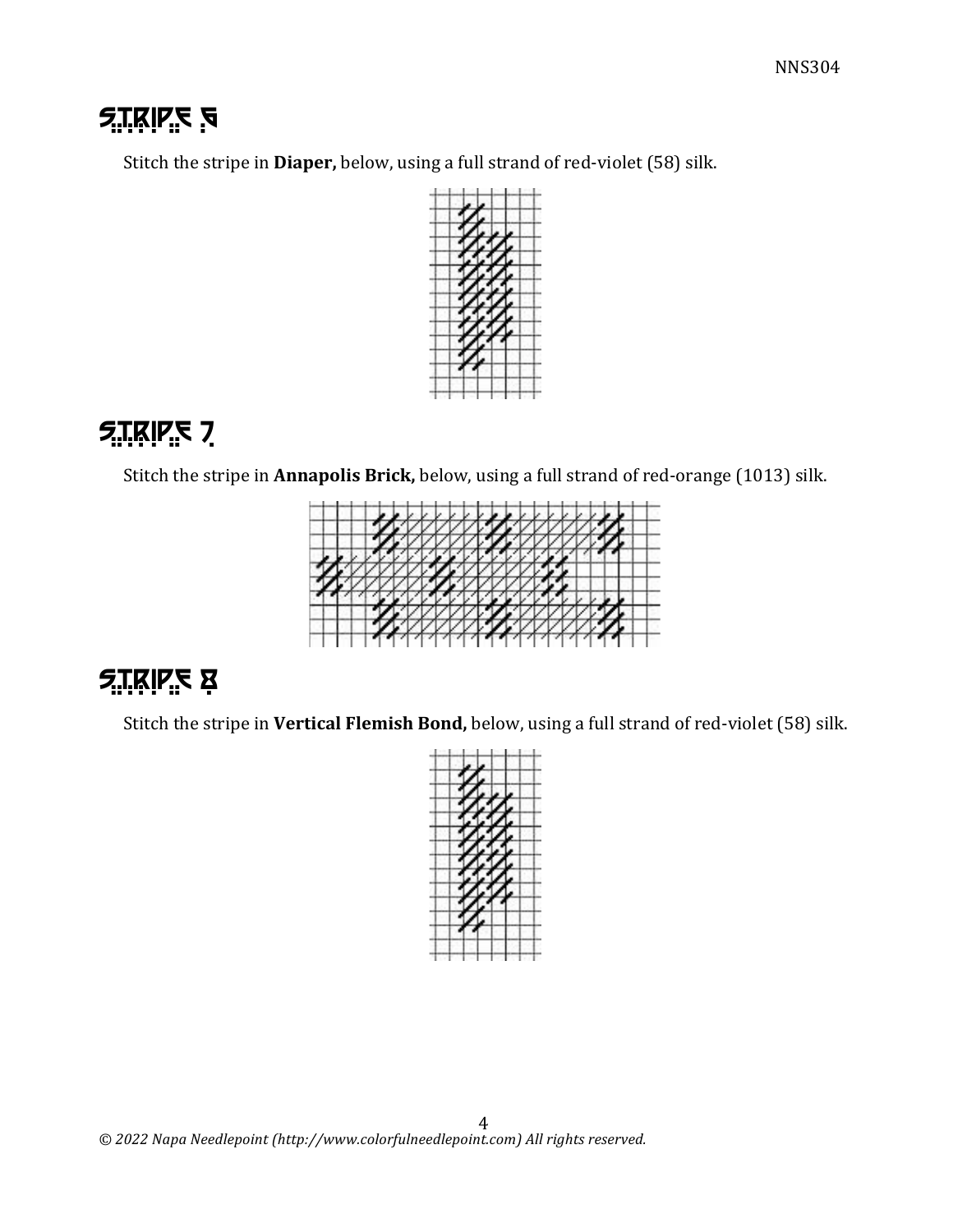### **BASKSRRVND.**

Stitch the background in **Background Stitch**, below, using a full strand of Rainbow Linen.



Once the background is stitched, add the red-orange dots in **Needlepoint Cross Stitch**, below, using red-orange (5805) metallic.



#### **BRKDER**

The border will be padded. The first step in creating the single layer of padding is to stitch the padding layer. For this you will use the Vineyard Silk or any round grey thread from your stash. The color does not need to match exactly, but it must be round. Round threads will allow the padding to stand up higher than the surrounding stitches.

The padding stitches will go lengthwise along each side of the border. These stitches should stop before the corner, below

Cover the padding with **Straight Gobelin**, below, using grey (NP146) Neon Rays Plus. These will be different lengths, following the changing width of the border.